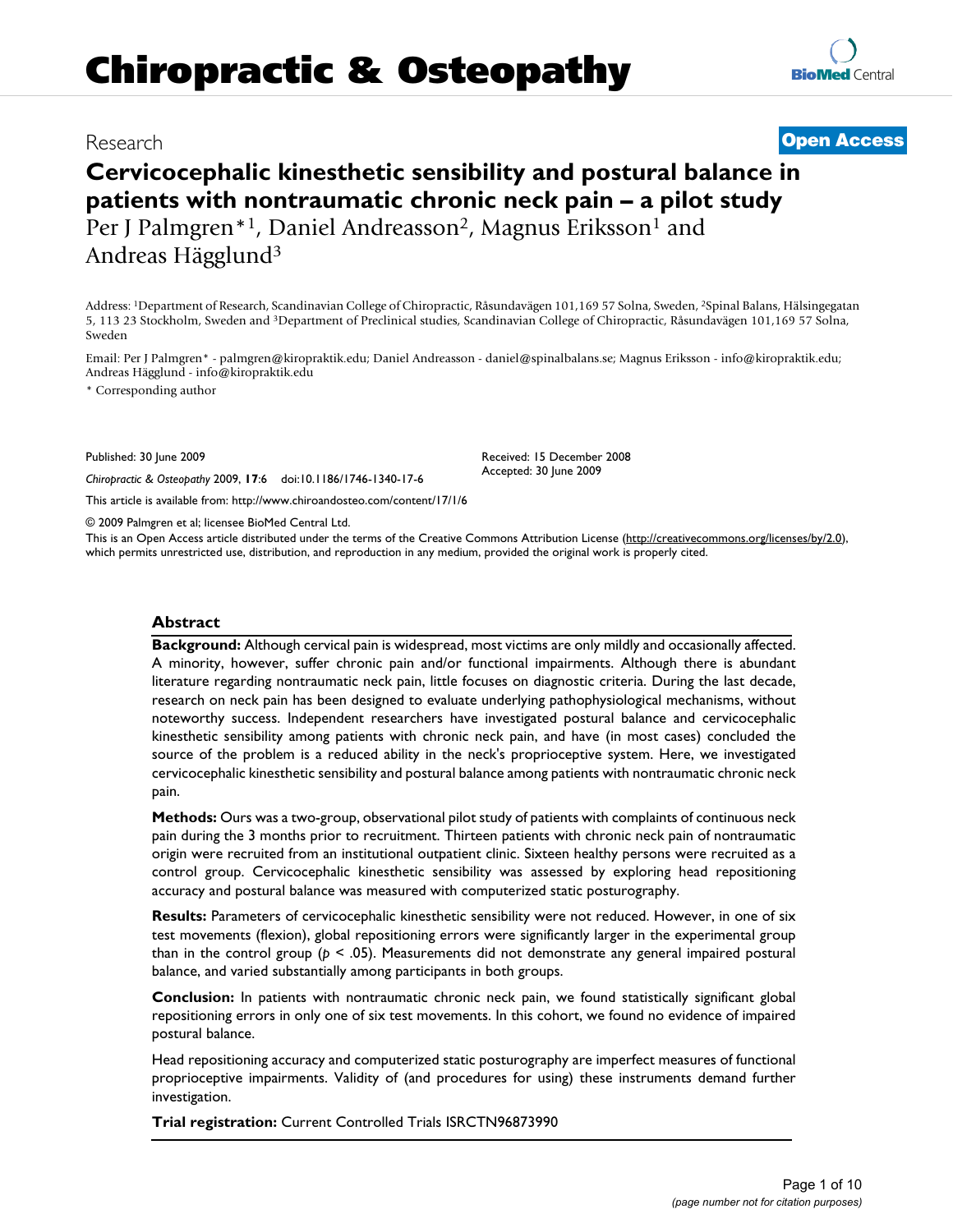# **Background**

Cervical pain is common, affecting many people to varying degrees. It rarely is serious, and is often a consequence of several interacting factors with unknown etiology [1]. Neck pain can be acute, subacute, or chronic, pain or functional disability lasting for 0–4 weeks (acute), 4–12 weeks (subacute), or more than 12 weeks (chronic). Curing neck pain is challenging, but several therapies can help [1]. Chiropractic care and manipulative therapy has been shown to reduce soreness and improve function in patients with chronic neck pain of nontraumatic origin [2- 4].

Over the last decade, functional impairment of suboccipital and deep cervical flexor muscles, and cervical mechanoreceptive dysfunction, have been thought to affect proprioception in necks of patients with chronic cervical pain [5]. Ability to reposition the head to a previous position is dependent on cervicocephalic kinesthetic sensibility [6], and a method for evaluating it was introduced by Revel et al. [7]. Movement of the head relative to the trunk involves information from the cervical proprioceptive apparatus and the vestibular system, the former perhaps playing a primary role [8]. Pinsault et al. [9] recently suggested that the vestibular system is probably not involved in returning the head to a neutral position in the cervicocephalic relocation test, and supported this test as a measure of cervical proprioceptive acuity. Disturbed kinesthetic sensitivity has been implicated in functional instability of joints, and their susceptibility to re-injury, chronic pain, and even degenerative disease [10]. Evidence also suggests that removal of deleterious or abnormal afferent input at the site of articulation alone may result in improved proprioception and motor response [11]. Some studies [3,7,12-17], although not all [5,18,19], have reported that impaired position sense, quantified by reduced head relocation accuracy and increased cervical joint position errors, is present in patients with traumatic and idiopathic (nontraumatic) neck pain.

While neck pain may alter proprioceptive function, there is no clear consensus in the literature. Furthermore, no general agreement has been reached on how to perform head repositioning tests, or dichotomize results. In a recent study of intra- and inter-examiner reliability, Strimpakos et al. [20] concluded that researchers measuring neck proprioception have failed to provide reliable measures and conclusive observations.

Chronic neck pain may be linked to reduced cervicocephalic kinesthetic sensibility and postural balance [21,22]. From a manual therapeutic viewpoint, this is appealing, as many manual diagnostic and therapeutic procedures detect these phenomena.

Among participants with chronic neck pain, investigators have used different static and dynamic measurements of balance to show significant abnormalities in standing vertical posture [16,21-23]. Persons suffering chronic neck pain tended toward joint dysfunction, muscle atrophy, and standing imbalance [24]. Reduced balance and amplified sway have also been reported in studies of patients with chronic neck pain with severe etiology, such as trauma or whiplash-associated disorders [23,25-27]. A number of mechanisms involved in neck pain might cause distorted cervical somatosensory input to the postural control system. Field et al. enumerated these as *direct trauma, inflammatory mediators*, and *effects of pain on nociceptors and mechanoreceptors* [16].

However, few studies have investigated sensorimotor control in nontraumatic neck pain, using head repositioning accuracy (as described by Revel et al. [7]), and vertical standing balance. This reflects a gap in understanding of cervical pain. Therefore, we aimed to investigate cervicocephalic kinesthetic sensibility and postural balance among patients with nontraumatic chronic neck pain. We hypothesized that they would show disturbed cervicocephalic kinesthetic sensibility (as measured by HRA), and altered postural control (measured using computerized static posturography).

# **Methods**

# *Patient Selection*

The study was performed at the Scandinavian College of Chiropractic in Stockholm, Sweden, using a two-group, observational design, with repeated measures. Participants were given oral and written information before agreeing to participate. The project was approved by the Research Ethical Board of the Chiropractic Association of Sweden, and the Scandinavian College of Chiropractic Scientific Council (board of ethical approval), in accordance with the Declaration of Helsinki.

Patients complaining of 3 months of ongoing neck pain (13 women and 2 men, mean age =  $38.8$  years; SD =  $7.4$ ) were recruited by convenience sampling, from the institutional outpatient clinic. Inclusion and exclusion criteria are listed in Table 1. Two persons were excluded due to earlier trauma and a misunderstanding of age criteria, leaving 13 participants. Sixteen healthy persons (6 women and 10 men, mean age =  $35.1$  years; SD =  $5.0$ ) were recruited to a control group.

# *Outcome Measures: head repositioning accuracy*

Head repositioning accuracy (HRA) measures the ability of the neuromusculoskeletal system to reposition the head to a neutral posture, after movements in different planes. A cervical joint positioning error is considered to mainly reflect disturbed afferent input from articulations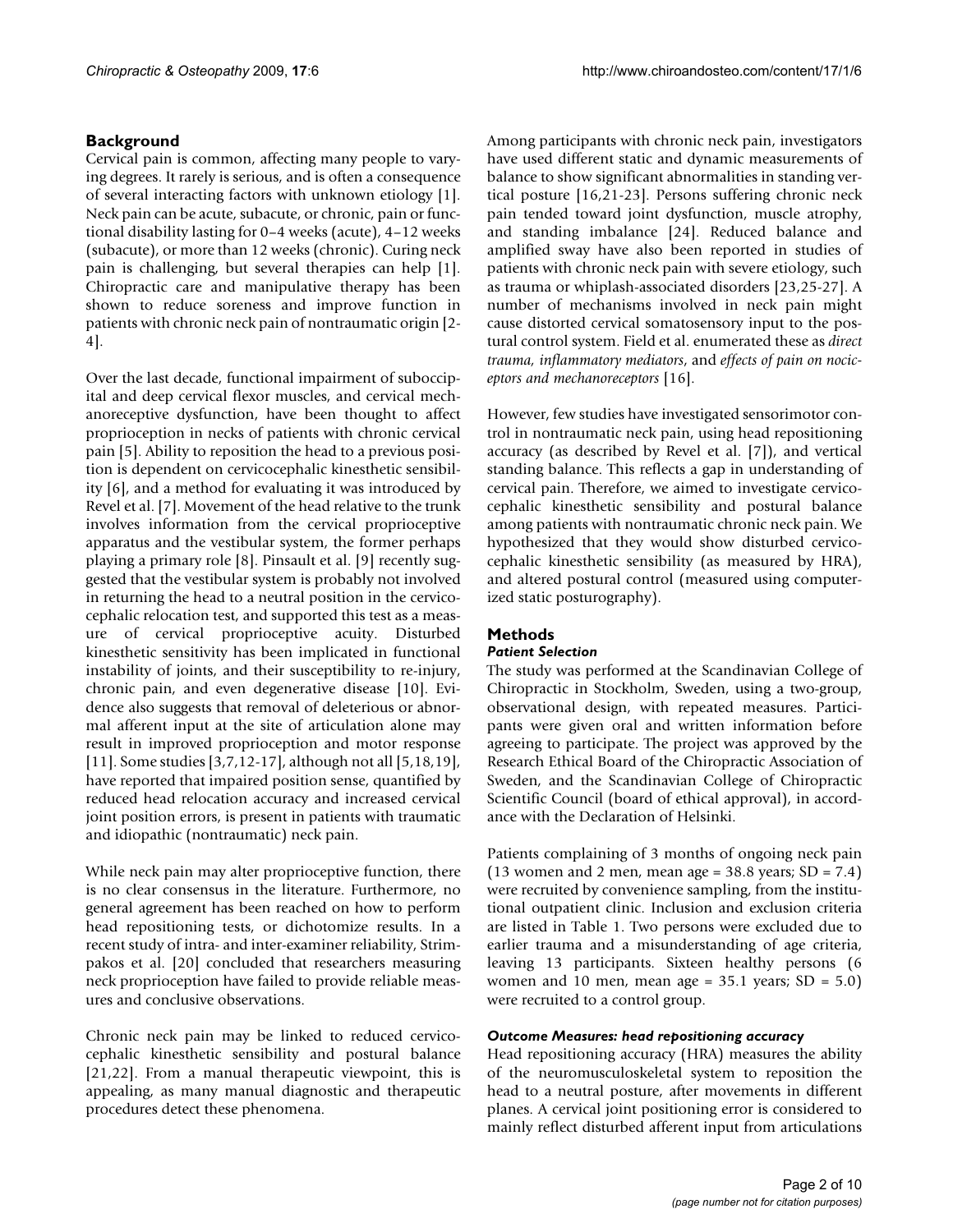|  |  |  |  |  |  |  | Table 1: Criteria for patient inclusion and exclusion |
|--|--|--|--|--|--|--|-------------------------------------------------------|
|--|--|--|--|--|--|--|-------------------------------------------------------|

| <b>Inclusion</b> | $I.$ Age $30-55$ years                                                                                            |  |  |  |  |  |  |  |  |  |
|------------------|-------------------------------------------------------------------------------------------------------------------|--|--|--|--|--|--|--|--|--|
|                  | 2. Neck pain prolonged more than 12 weeks <sup>1</sup>                                                            |  |  |  |  |  |  |  |  |  |
| <b>Exclusion</b> | I. Neck trauma                                                                                                    |  |  |  |  |  |  |  |  |  |
|                  | 2. Received manual treatment within one week prior to the investigation                                           |  |  |  |  |  |  |  |  |  |
|                  | 3. Chronic low back pain (> 3 months)                                                                             |  |  |  |  |  |  |  |  |  |
|                  | 4. Arthrodesis in foot or ankle                                                                                   |  |  |  |  |  |  |  |  |  |
|                  | 5. Evidence of impaired function/pain in foot or ankle                                                            |  |  |  |  |  |  |  |  |  |
|                  | 6. Evidence of impaired function/pain in knee                                                                     |  |  |  |  |  |  |  |  |  |
|                  | 7. Evidence of impaired function/pain in hip                                                                      |  |  |  |  |  |  |  |  |  |
|                  | 8. Diastolic pressure > 110 mm Hg                                                                                 |  |  |  |  |  |  |  |  |  |
|                  | 9. Pregnancy                                                                                                      |  |  |  |  |  |  |  |  |  |
|                  | 10. Drug abuse                                                                                                    |  |  |  |  |  |  |  |  |  |
|                  | 11. Aid for walking or standing                                                                                   |  |  |  |  |  |  |  |  |  |
|                  | 12. Known disease that affects nervous system (e.g., multiple sclerosis, stroke, Parkinson disease)               |  |  |  |  |  |  |  |  |  |
|                  | 13. Known disease that affects vestibular apparatus (e.g., Meniére disease, benign paroxysmal positional vertigo) |  |  |  |  |  |  |  |  |  |

<sup>1</sup> Not valid for participants in the control group

of the neck, and muscle receptors [11]. The test assesses the ability to perceive both movement and position of the head, relative to the trunk. Joint positioning error results in an angular difference between the starting position and the resumed neutral head posture. This angle can be measured as the distance between the starting point and the final position of a laser spot on a target sheet, projected from a subject's head. The dependent variable that reflects accuracy during head repositioning is most commonly measured in angular units (degrees) or linear metric units [28].

In our study, the same investigator measured HRA for all participants, and was blinded to group membership. Each participant was seated in a chair, with support for the lower back (Figure 1, left). Lateral aspects of the feet were placed 40 cm apart, using markings on the floor. Investi-



Figure 1

**Arrangement of participant for HRA procedure, helmet with pointer (left), and mobile coordinate system (right)**.

gators also confirmed that each participant's thighs were horizontal, and knee joints flexed at 90°. A 648 g ice hockey helmet with an attached laser pointer was placed on the head of each participant, and adjusted for fit. The laser pointer was situated at a 90° angle to a 40 cm, mobile coordinate system (Figure 1, right), with numbered concentric circles for each centimeter along the radius. The HRA procedure and purpose were again explained to each participant. Eyes were occluded with a sleeping mask, and the participant was asked to keep eyes closed during the entire procedure. Following prerecorded and standardized instructions, participants were asked to memorize their neutral head position, and to duplicate it after an active, slow phase, sub-maximal, specific movement of the head. Once the new "neutral" position was stabilized (time standardized by pre-recorded instructions), investigators registered the new location of the laser spot, and measured the distance to the starting position. With the participant now resting in a new neutral position, the mobile target was moved to reposition the laser spot at the center of the target, before a new head movement was requested. Each directional movement was repeated consecutively 10 times, and the average of assessments was used as a result in that direction. Head movements were done in left and right rotation in the horizontal plane, extension and flexion in the sagittal plane, and left and right lateral flexion in the frontal plane. Six head movements were performed, 10 times each, totaling 60 consecutively repeated movement-repositioning tasks designed to follow predictable paths of movement.

# *Outcome Measures: computerized static posturography*

Computerized static posturography (CSP) was used to assess balance. Under altered visual conditions, a stable force platform (model FP4, HUR labs Force Platform, Tampere, Finland, <http://www.hurlabs.com>) measured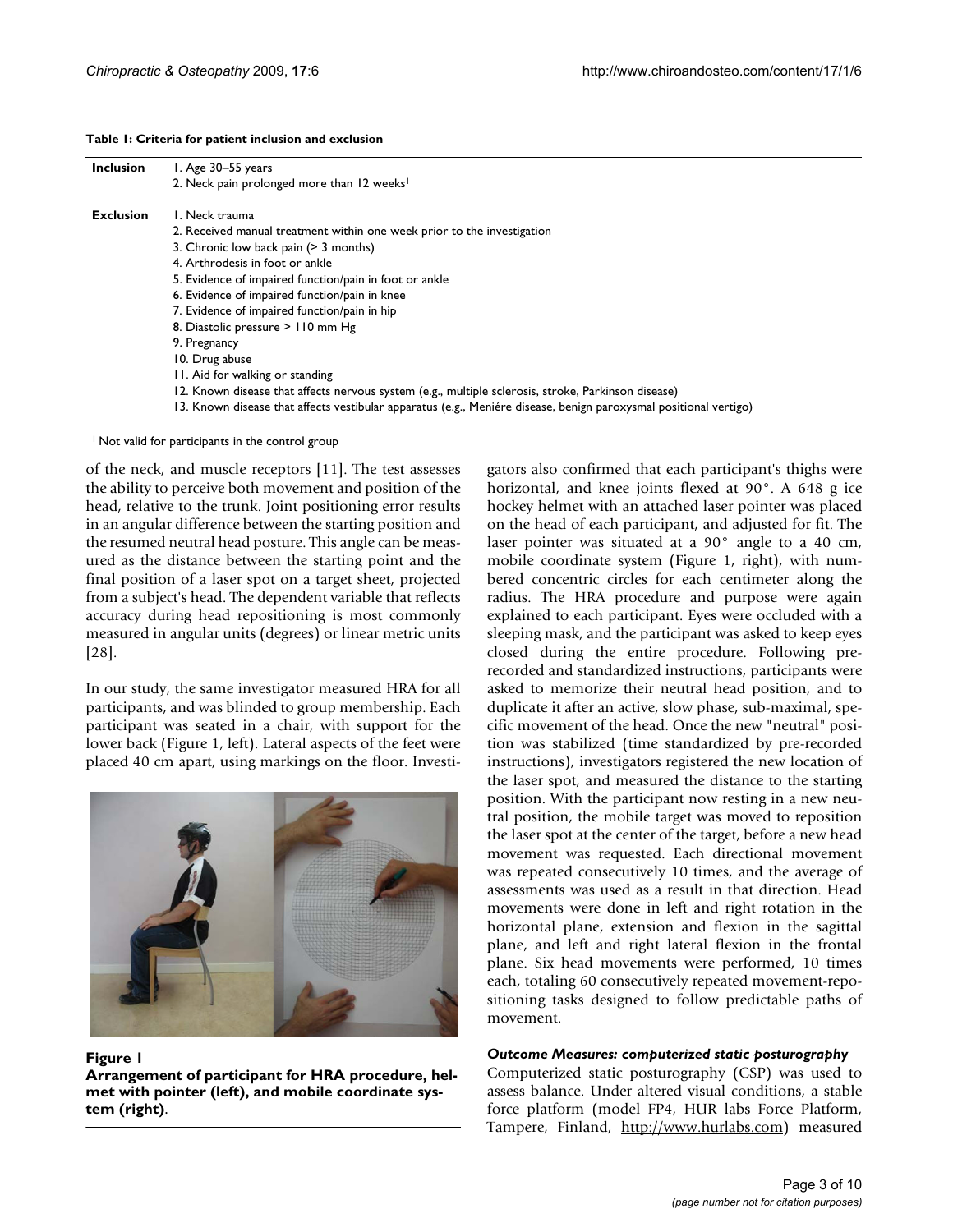postural sway and changes in standing balance. The force platform measured  $60 \times 60$  cm, with industrial grade force transducers at each corner. Ground reaction forces were registered, and changes over time were measured in both medial-lateral and anterior-posterior directions. Sensors had a measuring range of 0–200 kg. Force changes were sent by USB connection to a laptop computer (recorded using Windows 2000 [Microsoft, Seattle, WA]), and raw traces were produced both numerically and graphically. Accompanying software (Finsole Orthothic Analyzing Suite, HUR, Balance Software 1.23, Tampere, Finland) provided easy data acquisition and immediate analysis of results.

Postural performance was assessed in a calm, undisturbed room. Participants stood without shoes on the force platform, body in anatomical position and arms at their sides. Participants' feet were repositioned exactly on the force platform for every test, using platform foot markings and the investigator confirmed the foot positions prior, during and after each test session. Each participant was tested for static balance using a standing Romberg test for 60 seconds with eyes open, immediately followed by 60 seconds with eyes closed. In tests with eyes open, participants focused on a 5-cm diameter black dot, on a wall approximately 3 meters away, at the height of the participants' eyes. Participants were instructed to keep arms at their sides, and remain as still as possible during measurement. Tests performed (eyes open and closed) were: comfortable position (Figure 2, left) [27], and tandem stance (a more provocative test; Figure 2, right).

Prior to each trial, for all participants, the same investigator calibrated the force platform, according to manufacturer's recommendations and The Committee for Standardization of Stabilometric Methods and Presentations. This involved an 805 mm, 24.650 g, 70 mm diameter, metallic, calibration weight (Figure 3).

The CSP measured how the participant's center of pressure changed with time. Two values were collected for each reg-



**Pigure 2 Position of pain during specific tasks.** tandem standard veek, worst pain, or pain during specific tasks. **Position of participant's feet in comfortable position (left) and tandem stance (right)**.



**Figure 3 Placement of weight during calibration of force platform**.

istration: the total trace length/distance covered by the projection of the center of gravity (measured in millimeters), and 90% of the area enclosed by the track of the same projection (measured in millimeters squared).

To check for the possibility that individual measurements of postural balance would provide unreliable values, we examined procedural reliability by comparing values from one test sequence with means from three to five test sequences (with all conditions). When comparing groups, no significant differences could be detected that would indicate low procedural reliability that averaging of a greater number of repeat measurements would give more reliable results.

# *Outcome Measures: both HRA and CSP*

To help interpret sensorimotor function tests (HRA and CSP), a Visual Analogue Scale (VAS) was used to quantify participant pain at the time of investigation. All participants completed a VAS questionnaire regarding intensity of pain in their cervical region, by marking continuous, 100 mm, linear scales, with two extremes: no pain and worst imaginable pain. Test-retest reliability for the VAS has been reported (r = 0.99; *p* < .05) [29,30], and it may be a better psychometric instrument than the McGill Pain Questionnaire [31]. We collected no data on pre-investigation pain levels, such as pain during the preceding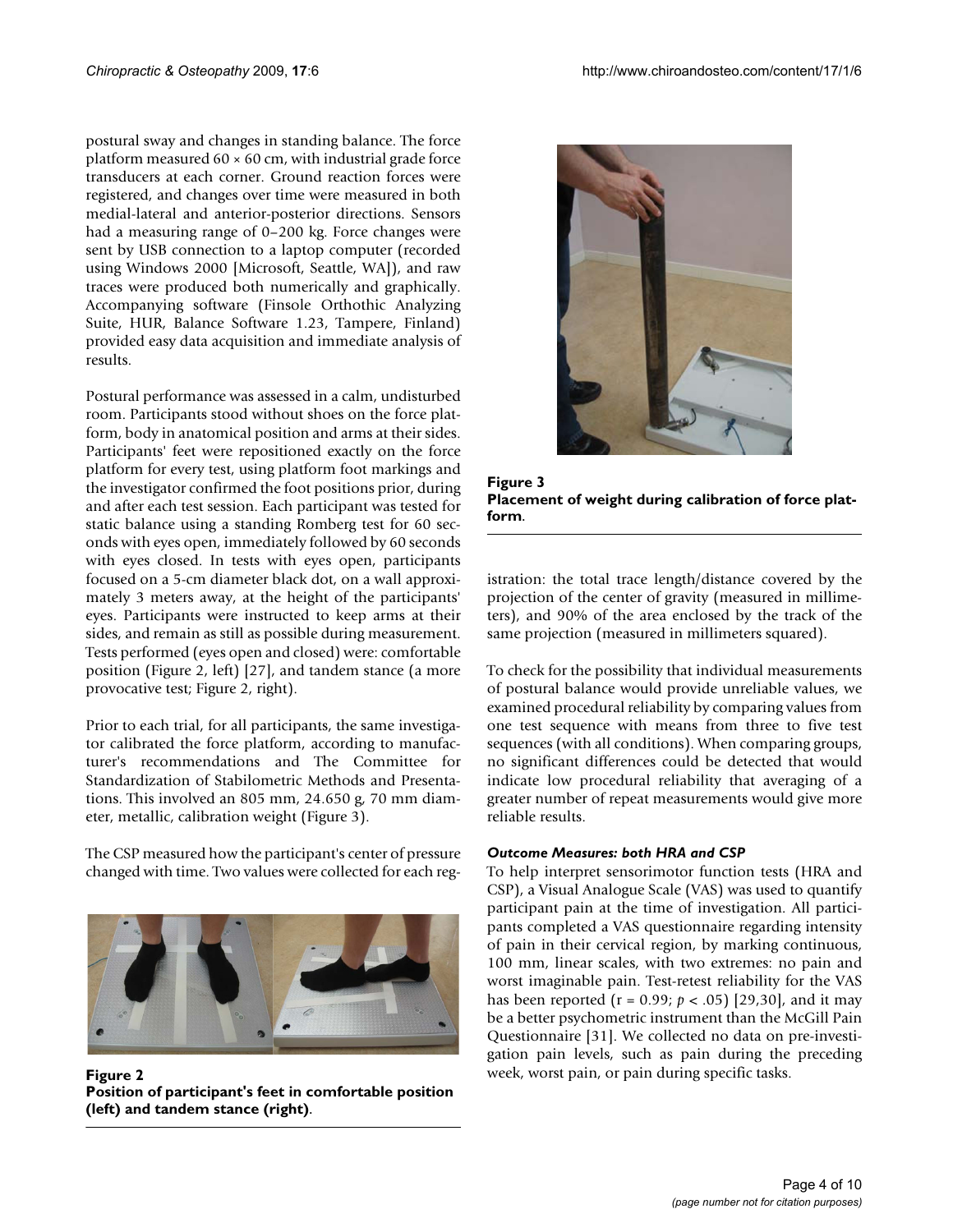#### *Patient recruitment*

All persons invited to participate agreed to do so, and inclusion and exclusion criteria were confirmed (Table 1). Exclusion criteria were designed to eliminate confounding ailments and injuries that might influence balance ability or the proprioceptive system in the neck.

To minimize participation selection bias, participants also underwent a brief, clinical investigation, consisting of a history and a clinical orthopedic screening: toe/heel walk for distal muscle function and movement; squat-test for proximal muscle function and movement; blood pressure; and vascular auscultation. This clinical investigation complemented exclusion criteria, clarified clinically functional status, and helped purge conditions that might influence outcome measures.

#### *Statistical analysis*

The main variables compared between experimental and control groups were those deriving from HRA and CSP. Following testing for normal distribution (D'Agostino-Pearson normality test), socio-demographics and pain characteristics were compared using Fisher's exact test. For HRA, projections of the laser on the coordinate system (following movement) were measured (X, Y), and each coordinate was given a positive or negative value, according to its location in relation to the point of origin before repositioning. Using these two values, the participant's global HRA (radius) in centimeters was calculated trigonometrically. The mean value and standard deviation of the global error from zero for each component in the repositioning task was calculated for the 10 consecutive trials in each test movement, and used for data analysis. We used absolute value (magnitude only) in measuring deviation from the origin, rather than a positive or negative value; thus, no distinction was made between overand underestimation of the original neutral position. The difference between the smallest measured distance from the origin to the final position after movement, and the largest measured distance from the origin were measured in both groups. Data from HRA and CSP were normally distributed, and differences were studied using an unpaired *t* test (2-tailed). Statistical analyses were performed using GraphPad Prism (version 5.00), and power calculations were done using GraphPad StatMate (version 2.00; GraphPad Software, San Diego, California, USA). Data analysis was performed by an independent statistician. Probability values less than 0.05 (5%) were considered statistically significant.

# **Results**

Distributions of age, weight, and height, and VAS scores are shown in figure 4. There were significant differences between groups in VAS, because no-one in the control group reported pain. There were no significant differences in age, height, or weight.

#### *Cervicocephalic kinesthetic sensibility (HRA)*

Distributions within groups of reposition distances from the origin, following different movements, are displayed in Table 2. Differences between smallest and largest measured distances from the origin were large in both groups. The experimental group showed larger minimum distances in all aspects of HRA. In addition, maximum distances were larger for the experimental group in all movements except right lateral flexion. Flexion showed statistically significant differences between groups (*p* < .05), with a mean distance from the origin of  $3.6 \pm 1.3$  cm in the control group and  $5.1 \pm 2.0$  cm in the experimental



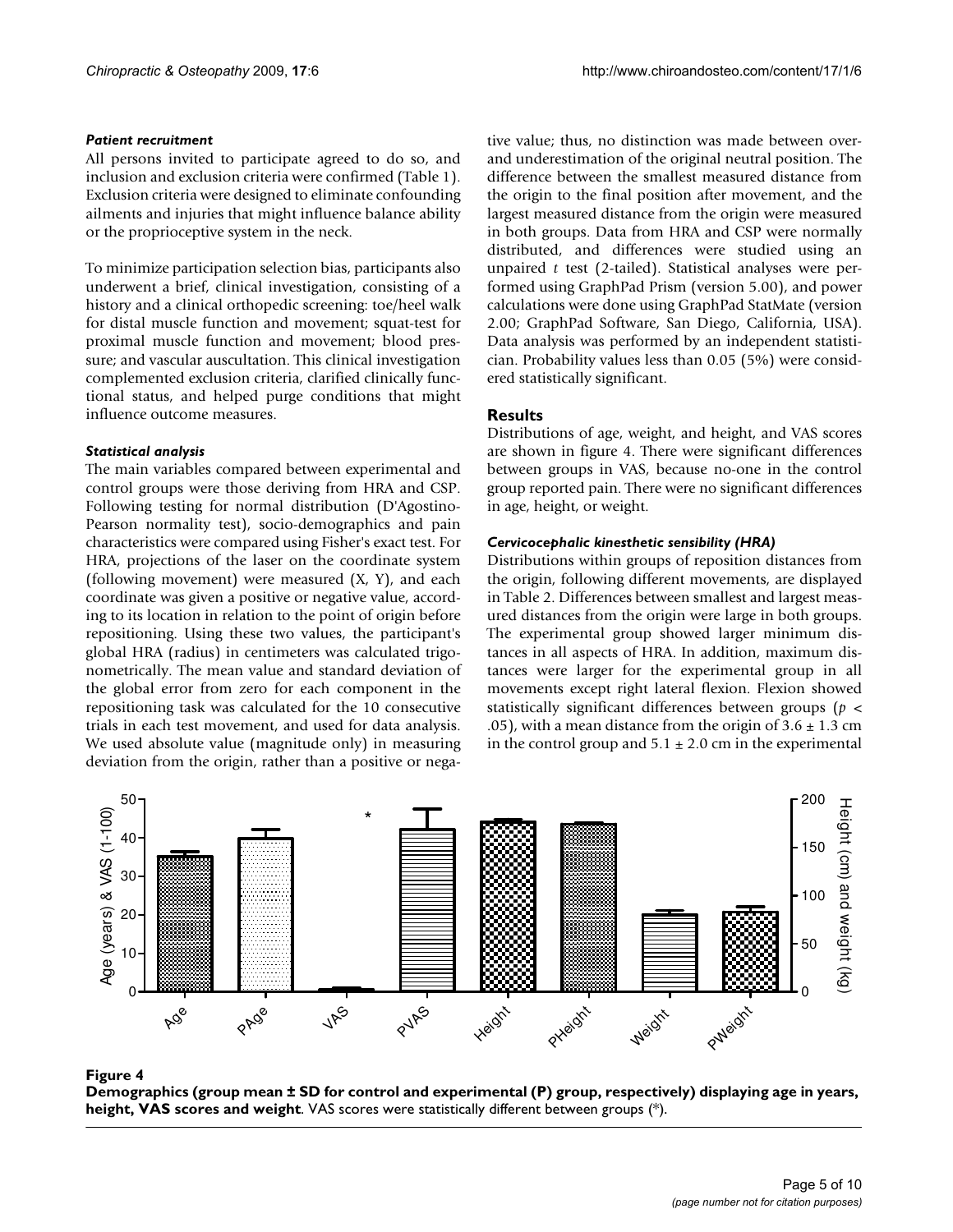|                    | <b>Rot L</b> |     | <b>Rot R</b> |     | Ext |     | <b>Flex</b>     |     | Lat L |     | Lat R |     |
|--------------------|--------------|-----|--------------|-----|-----|-----|-----------------|-----|-------|-----|-------|-----|
|                    | min          | max | min          | max | min | max | min             | max | min   | max | min   | max |
| Control group      | 1.5          | 6.3 | 1.4          | 6.0 | 1.8 | 6.4 | $\mathsf{I}$ .4 | 6.2 | 1.5   | 6.3 | 1.6   | 6.4 |
| Experimental group | 3.2          | 6.9 | 2.6          | 7.3 | 2.5 | 7.9 | 2.1             | 8.9 | 3.1   | 7.8 | 3. I  | 6.3 |

**Table 2: Minimum and maximum values (cm) of the distance from the origin following different neck movements.**

(Ext = extension; Flex = flexion; Lat L = left lateral flexion; Lat R = right lateral flexion; Rot L = left rotation; Rot R = right rotation)

group. No other significant differences could be detected between the groups. (Figure 5)

# < .05, *t* test). No other significant differences were detected. (Figure 6)

#### *Postural balance (CSP)*

Lengths and ellipse areas associated with postural sway displayed extensive variations in all tests, both within and between groups.

Some results of tests with tandem stance and closed eyes were not obtainable, because participants stepped off the platform or lost their balance, which resulted in drop-outs from both groups. From the control group, data from 12 participants could be used, and from the experimental group, only seven.

For tandem stance with closed eyes, statistically significant differences between groups were detected in ellipse area (*p*

# **Discussion**

#### *Key findings*

Compared to participants without neck pain, our limited sample did not indicate a general reduction of cervicocephalic kinesthetic sensibility among patients with chronic neck pain of nontraumatic origin. However, for flexion, global repositioning errors were significantly larger in the experimental group than in the control group  $(p < .05)$ . For other movements, there were no significant differences in HRAs. Results from CSP measurements did not demonstrate any general impaired static posture among participants. Only one of eight parameters tested– ellipse area in tandem stance with closed eyes–showed significant differences between groups (*p* < .05). However,



#### Head Repositioning Accuracy (group mean ± ments **Figure 5** SD for control and experimental (P) group, respectively) for different head move-

**Head Repositioning Accuracy (group mean ± SD for control and experimental (P) group, respectively) for different head movements**. (Ext = extension; Flex = flexion; LatL = left lateral flexion; LatR = right lateral flexion; PExt = patients extension; PFlex = patients flexion; PLatL = patients left lateral flexion; PLatR = patients right lateral flexion; PRotL = patients left rotation; PRot R = patients right rotation; Rot L = left rotation; Rot R = right rotation) measured for each individual as the mean of ten consecutively repeated movements in each direction. Only flexion was statistically different between groups (\*).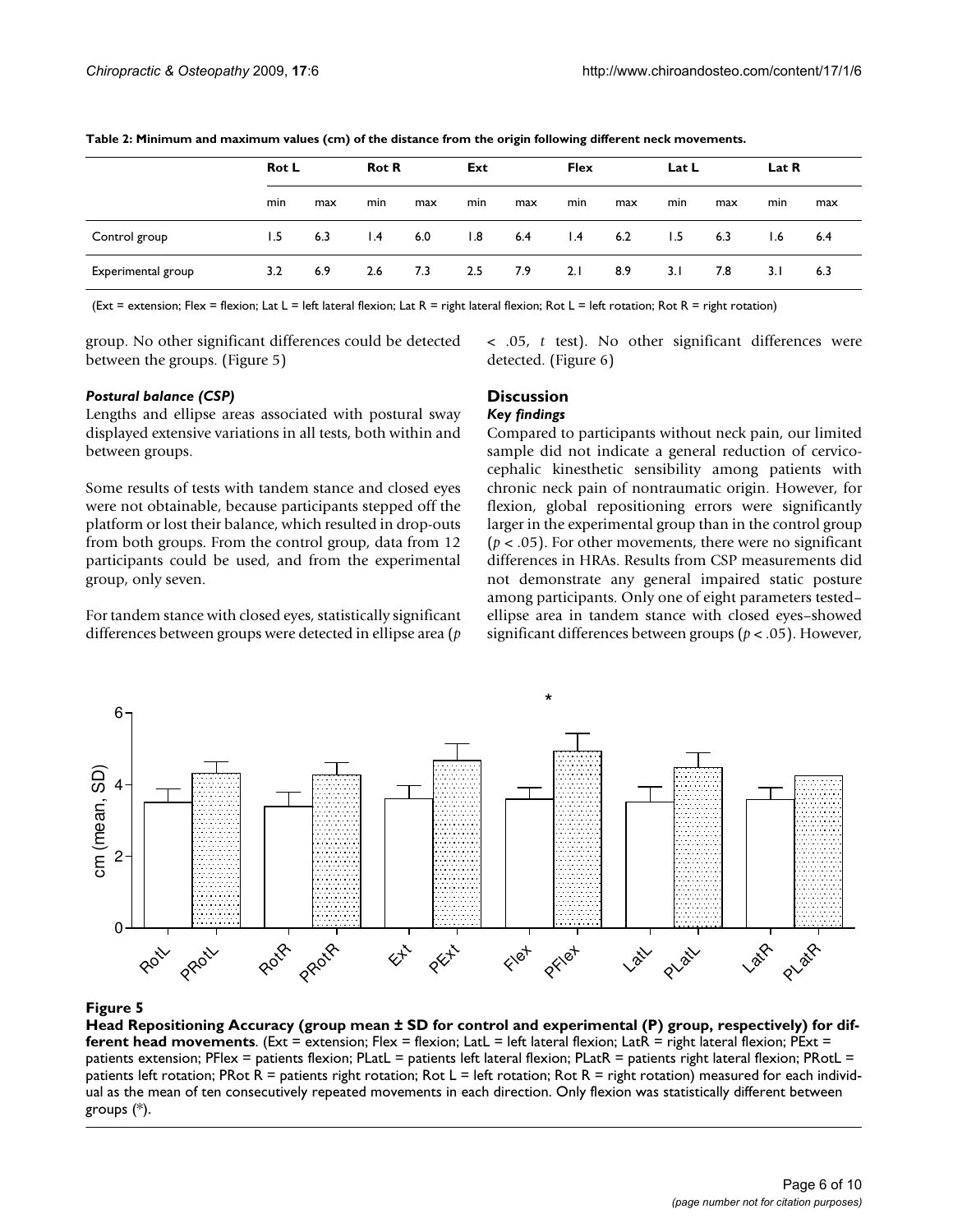

#### Computerized Static Posturography (group me test positions for trace & ellipse lengths **Figure 6** an ± SD for control and experimental group, respectively) for different static

**Computerized Static Posturography (group mean ± SD for control and experimental group, respectively) for different static test positions for trace & ellipse lengths**. (CCE = comfortable position with closed eyes, elliptical area; CCL = comfortable position with closed eyes, trace length; COE = comfortable position with open eyes, elliptical area; COL comfortable position with open eyes, trace length; PCCE = patients comfortable position with closed eyes, elliptical area; PCOE = patients comfortable position with open eyes, elliptical area; PCCL = patients comfortable position with closed eyes, trace length; PCOL patients comfortable position with open eyes, trace length; PTCE = patients tandem stance with closed eyes, elliptical area; PTCL = patients tandem stance with closed eyes, trace length; PTOE = patients tandem stance with open eyes, elliptical area; PTOL = patients tandem stance with open eyes, trace length; TCE = tandem stance with closed eyes, elliptical area; TCL tandem stance with closed eyes, trace length; TOE tandem stance with open eyes, elliptical area; TOL = tandem stance with open eyes, trace length). Only TCE was significantly different between the groups (\*).

substantial variations were seen within and between groups.

#### *Methodological considerations*

Lack of statistically significant differences in five of six HRA tests and nearly all CSP tests may be due to the small number of study participants. Following the study, analysis indicated that the power was only about 30% (range, 30% to 60%) for HRA and about 3% to 40% for CSP. Compared to a more desirable 80%, these values indicate that groups were not large enough to ensure that differences would be detected in our study, if present. Thus, we cannot be sure that so few differences exist between groups in HRA and CSP.

Another limitation was that we did not assess functional performance. Therefore, the experimental group may not have had a sufficient degree of pain and functional impairment to result in a detectable difference between groups.

#### *Comparison with Findings of Others*

Although our sample was small, and HRA and CSP results varied among participants, one of six test movements for HRA showed significant differences, suggesting a possible interaction of some or several underlying mechanisms.

Although chronic neck pain can be defined in clinical terms, underlying pathophysiological mechanisms are still primarily unidentified. As with chronic low back pain, investigations have failed to demonstrate a consistent relation linking structural pathology and neck-related pain [32-37]. There are no clear criteria for how chronic neck pain should be diagnosed and classified [1]. Furthermore, large inherent variations in functional proprioceptive impairment and pain within one group of patients with nontraumatic neck pain might contribute to the variety of results.

Our findings are consistent with studies reporting no significant impairment of kinesthesia in patients with nontraumatic neck pain, or whiplash-associated disorders with mild disability [5,18,38]. However, our results contrast with some findings involving chronic cervical pain in which the cause was not controlled [7] or involved trauma [12,17,39-41]. In a group of 30 patients with chronic neck pain, Revel et al. [7] noted error scores almost double in magnitude (compared with an age-matched group of healthy individuals), indicative of significant impairments. Heikkilä and Åström [12] and Heikkilä and Wenngren [39] found significantly larger HRA errors in whiplash groups than in healthy controls. Overall, differences observed were not as great as those reported originally by Revel and colleagues [7]. Using a different measuring device, Loudon et al. [40] examined a small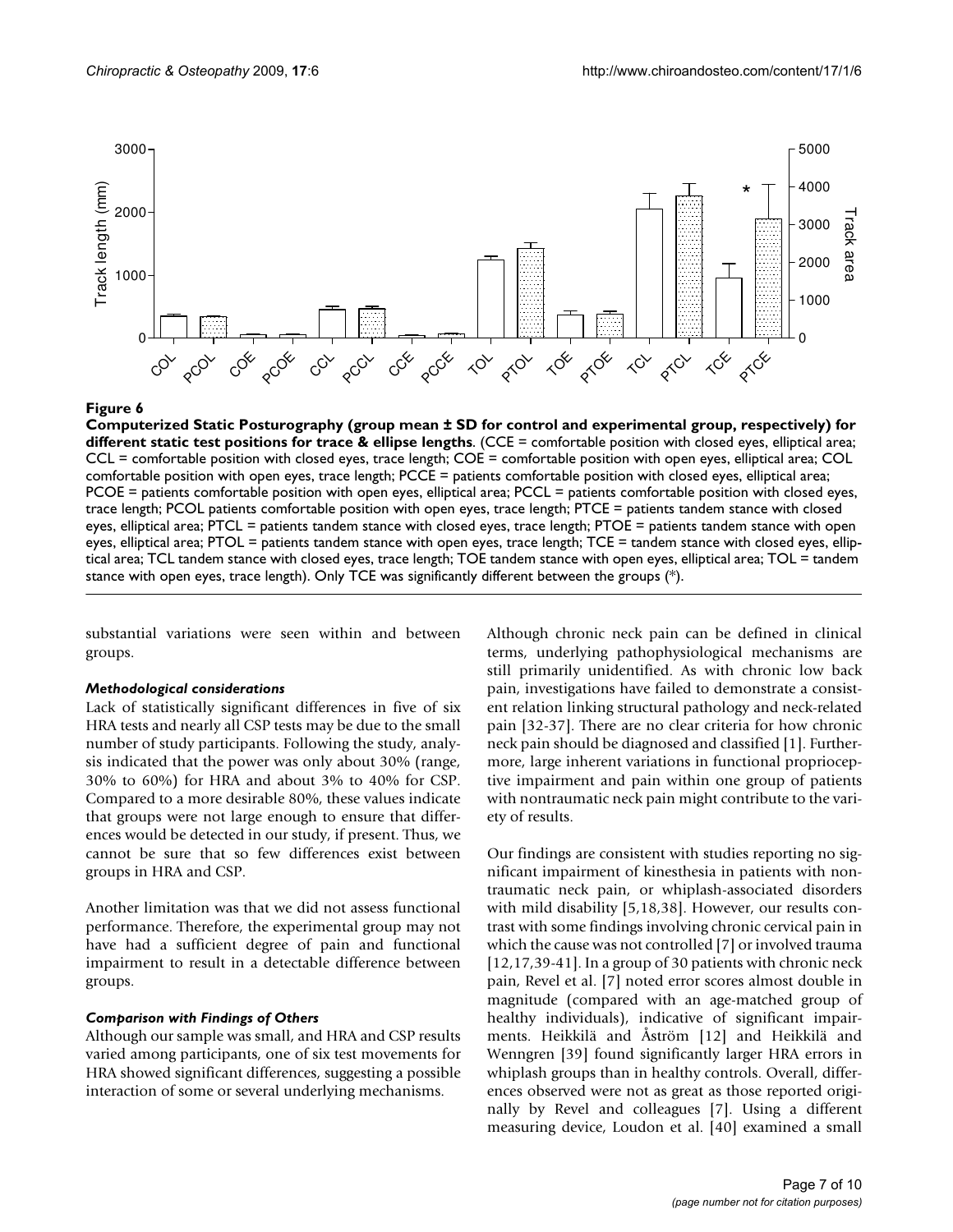whiplash group with chronic symptoms, and reported that they had larger mean position-sense errors than did healthy individuals. In a study of patients with idiopathic or traumatic neck pain by Sjölander et al. [17], larger repositioning errors were found in patients with chronic neck pain than among asymptomatic subjects. These effects were more pronounced for patients with trauma than for those with insidious neck pain. The authors did not find any systematic over- or under-estimation among patients. They suggested that increased repositioning errors observed in chronic neck pain are a result of poor position sense due to disturbed proprioceptive input, rather than of systematic bias in motor control systems at central levels.

In contrast, and in concordance with our findings, Rix and Bagust [5] observed no significant differences in repositioning accuracy between groups with chronic, nontraumatic neck pain, when compared with control groups, except for mean global error scores following flexion. Also, Teng et al. [18], who investigated 20 patients with chronic neck pain, reported that history of chronic neck pain did not correlate with cervicocephalic kinesthetic sensibility in middle-aged adults. Edmondston et al. [42] investigated 21 subjects with postural neck pain, and 22 who were asymptomatic. They assessed subjects' ability to replicate self-selected 'good' posture. No significant differences in posture repositioning errors between groups were observed. The authors concluded that individuals with postural neck pain may have a different perception of "good" posture, but no significant difference in kinesthetic sensibility compared with matched asymptomatic subjects. Armstrong et al. [38] investigated 23 subjects with whiplash, and compared them with a matched control group. They found no differences in head and neck position sense between individuals with chronic whiplash-associated disorders and the controls. Woodhouse and Vasseljen [19] investigated 116 patients with traumatic or nontraumatic chronic neck pain. Cervical movements in the associated planes relative to the primary movement plane were reduced among the two groups with neck pain, in comparison with 57 asymptomatic controls. The authors postulated that changes were probably not related to a history of neck trauma, or to current pain, but more likely due to a history of long-lasting pain. They found no differences between groups in cervicocephalic kinesthetic sensibility.

In our study, we did find a statistically significant altered global HRA in the neck pain group for one of the test movements: flexion. However, due to the lack of homogeneity and variations in only one-sixth of the test movements, this might have limited clinical meaning and generalizability.

The relationship between head repositioning acuity and functional performance is clinically important. Investigators have observed larger repositioning errors in persons reporting greater problems with function (higher Neck Disability Index) [14,43] than in those with milder problems [14,38,43]. Larger repositioning errors in patients with chronic whiplash-associated disorders have also been observed, with dizziness and unsteadiness [14]. More recently, Owens et al. [44], using normal student volunteers, showed that a recent history of cervical extensor muscle contraction could produce HRA errors similar to those reported in patients with whiplash. The authors suggested that this supports the role of paraspinal muscles in sensorimotor dysfunction not necessarily related to trauma.

In patients with chronic neck pain, and under various testing conditions, investigators have observed considerable abnormalities in standing vertical posture [21-23,45,46]. There are, however, conflicting reports on characteristics of postural balance during quiet standing in these patients [24]. Others have pointed out large variations in postural performance among patients [21], or have recommended dynamic posturography on a sway-referenced force plate, for better quantification of postural problems [47]. In terms of postural stability and balance, considerable research is still needed to provide sound diagnostic tests appropriate for use in a routine, clinical setting.

#### *Clinical and Research Implications*

Because functional and structural cervical pathology underlying chronic neck pain remain largely unclear, continued research is crucial. However, it has been suggested that deficits in proprioception and motor control, rather than chronic pain itself, might be prime factors limiting function and quality of life in affected patients [17,21].

Subgroups classified objectively, according to proprioceptive or nonproprioceptive etiology, could be the focus of further research. Moreover, future work also might consider whether methods used in our study could contribute to daily clinical care. We would like to see further investigations of measurements of functional proprioceptive impairment, and its association with pain. Future research should combine measures used in the present study with measures of disability (e.g., the Neck Disability Index). This is important, because kinesthetic deficits in the neck have been linked to severity of pain and disability. Furthermore, to support comparison of results among studies, we recommend standardization of hardware and protocols in studies using HRA, force platforms, and CSP. Lastly, we recommend investigation of effects of different treatment modalities on chronic neck pain, as measured by sensorimotor function tests, such as HRA and CSP.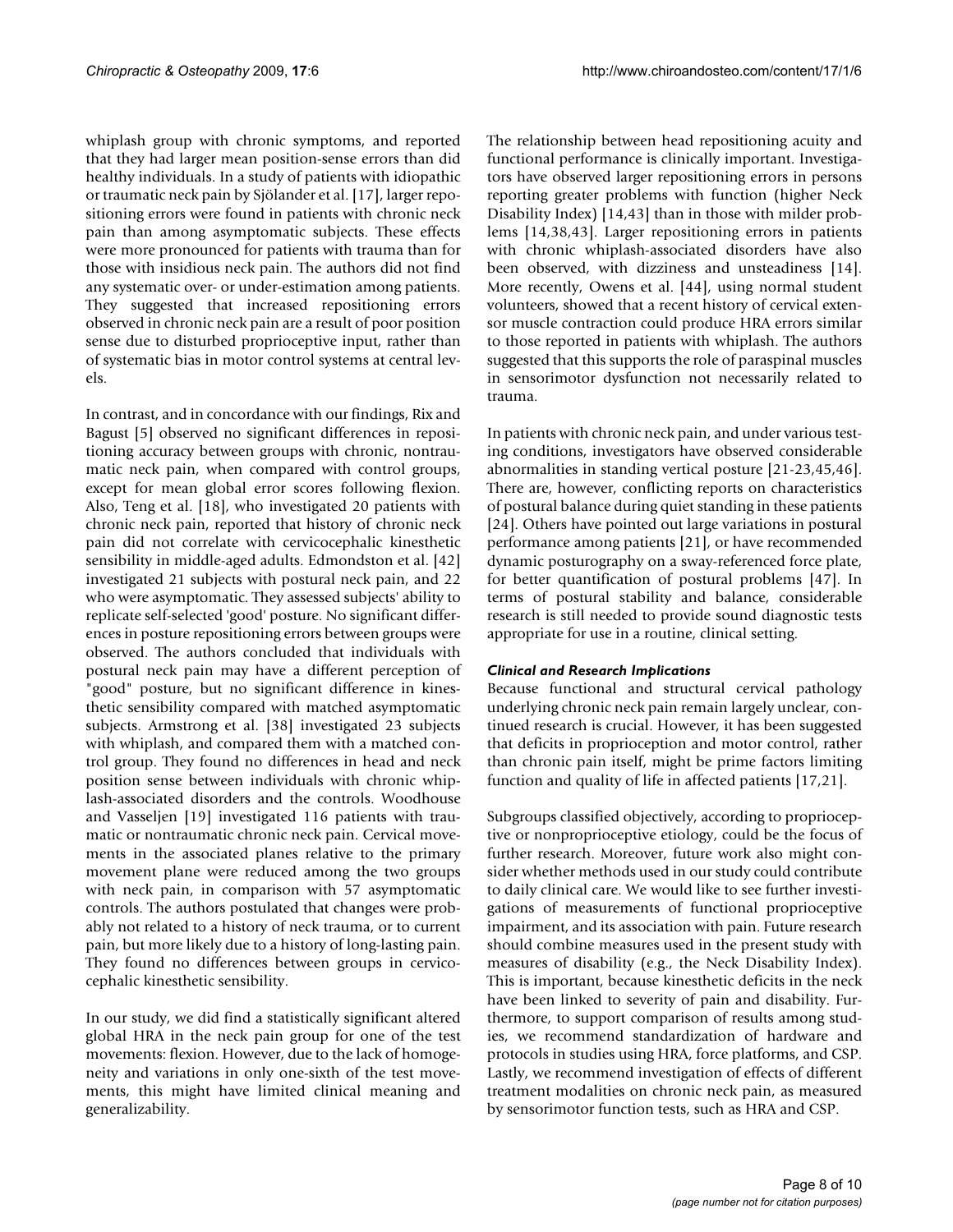#### **Conclusion**

For patients with nontraumatic chronic pain, only one of six test movements showed global repositioning errors significantly larger than for controls. Likewise, postural measurements showed little impaired balance, and substantial variations were present within groups. These results contrast with some other studies of patients with either traumatic or nontraumatic neck pain. However, limiting factors in our own work mean that further investigation will be required to establish whether and how nontraumatic chronic neck pain influences proprioception in the neck.

#### **List of abbreviations**

CSP: Computerized static posturography; HRA: Head repositioning accuracy; VAS: Visual analogue scale.

#### **Competing interests**

The authors declare that they have no competing interests.

#### **Authors' contributions**

PP, AH, ME, and DA participated in the design of the study and performed the analysis. AH, ME, and DA supervised data collection analysis. PP supervised the study process and wrote the manuscript. All authors revised and approved the final manuscript.

#### **References**

- 1. Nachemson A: *Back and Neck Pain* Stockholm (Sweden): The Swedish Council on Technology Assessment in Health Care (SBU); 2000.
- 2. Hurwitz EL, Aker PD, Adams AH, Meeker WC, Shekelle PG: **[Manip](http://www.ncbi.nlm.nih.gov/entrez/query.fcgi?cmd=Retrieve&db=PubMed&dopt=Abstract&list_uids=8855459)[ulation and mobilization of the cervical spine. A systematic](http://www.ncbi.nlm.nih.gov/entrez/query.fcgi?cmd=Retrieve&db=PubMed&dopt=Abstract&list_uids=8855459) [review of the literature.](http://www.ncbi.nlm.nih.gov/entrez/query.fcgi?cmd=Retrieve&db=PubMed&dopt=Abstract&list_uids=8855459)** *Spine* 1996, **21:**1746-1759.
- 3. Palmgren PJ, Sandstrom PJ, Lundqvist FJ, Heikkila H: **[Improvement](http://www.ncbi.nlm.nih.gov/entrez/query.fcgi?cmd=Retrieve&db=PubMed&dopt=Abstract&list_uids=16461168) [after chiropractic care in cervicocephalic kinesthetic sensi](http://www.ncbi.nlm.nih.gov/entrez/query.fcgi?cmd=Retrieve&db=PubMed&dopt=Abstract&list_uids=16461168)bility and subjective pain intensity in patients with nontrau[matic chronic neck pain.](http://www.ncbi.nlm.nih.gov/entrez/query.fcgi?cmd=Retrieve&db=PubMed&dopt=Abstract&list_uids=16461168)** *J Manipulative Physiol Ther* 2006, **29:**100-106.
- 4. Gross AR, Kay T, Hondras M, Goldsmith C, Haines T, Peloso P, Kennedy C, Hoving J: **[Manual therapy for mechanical neck dis](http://www.ncbi.nlm.nih.gov/entrez/query.fcgi?cmd=Retrieve&db=PubMed&dopt=Abstract&list_uids=12372310)[orders: a systematic review.](http://www.ncbi.nlm.nih.gov/entrez/query.fcgi?cmd=Retrieve&db=PubMed&dopt=Abstract&list_uids=12372310)** *Man Ther* 2002, **7:**131-149.
- 5. Rix GD, Bagust J: **[Cervicocephalic kinesthetic sensibility in](http://www.ncbi.nlm.nih.gov/entrez/query.fcgi?cmd=Retrieve&db=PubMed&dopt=Abstract&list_uids=11441377) [patients with chronic, nontraumatic cervical spine pain.](http://www.ncbi.nlm.nih.gov/entrez/query.fcgi?cmd=Retrieve&db=PubMed&dopt=Abstract&list_uids=11441377)** *Arch Phys Med Rehabil* 2001, **82:**911-919.
- 6. Humphreys BK: **[Cervical outcome measures: testing for pos](http://www.ncbi.nlm.nih.gov/entrez/query.fcgi?cmd=Retrieve&db=PubMed&dopt=Abstract&list_uids=18804005)[tural stability and balance.](http://www.ncbi.nlm.nih.gov/entrez/query.fcgi?cmd=Retrieve&db=PubMed&dopt=Abstract&list_uids=18804005)** *J Manipulative Physiol Ther* 2008, **31:**540-546.
- 7. Revel M, Andre-Deshays C, Minguet M: **[Cervicocephalic kines](http://www.ncbi.nlm.nih.gov/entrez/query.fcgi?cmd=Retrieve&db=PubMed&dopt=Abstract&list_uids=2009044)[thetic sensibility in patients with cervical pain.](http://www.ncbi.nlm.nih.gov/entrez/query.fcgi?cmd=Retrieve&db=PubMed&dopt=Abstract&list_uids=2009044)** *Arch Phys Med Rehabil* 1991, **72:**288-291.
- 8. Mergner T, Maurer C, Peterka RJ: **[A multisensory posture con](http://www.ncbi.nlm.nih.gov/entrez/query.fcgi?cmd=Retrieve&db=PubMed&dopt=Abstract&list_uids=12693262)[trol model of human upright stance.](http://www.ncbi.nlm.nih.gov/entrez/query.fcgi?cmd=Retrieve&db=PubMed&dopt=Abstract&list_uids=12693262)** *Prog Brain Res* 2003, **142:**189-201.
- 9. Pinsault N, Vuillerme N, Pavan P: **[Cervicocephalic relocation test](http://www.ncbi.nlm.nih.gov/entrez/query.fcgi?cmd=Retrieve&db=PubMed&dopt=Abstract&list_uids=19061750) [to the neutral head position: assessment in bilateral labyrin](http://www.ncbi.nlm.nih.gov/entrez/query.fcgi?cmd=Retrieve&db=PubMed&dopt=Abstract&list_uids=19061750)thine-defective and chronic, nontraumatic neck pain [patients.](http://www.ncbi.nlm.nih.gov/entrez/query.fcgi?cmd=Retrieve&db=PubMed&dopt=Abstract&list_uids=19061750)** *Arch Phys Med Rehabil* 2008, **89:**2375-2378.
- 10. Hall MFW, Sturrock R, Hamblen D, Baxendale R: **[The effect of the](http://www.ncbi.nlm.nih.gov/entrez/query.fcgi?cmd=Retrieve&db=PubMed&dopt=Abstract&list_uids=7704456) [hypermobility syndrome on knee joint proprioception.](http://www.ncbi.nlm.nih.gov/entrez/query.fcgi?cmd=Retrieve&db=PubMed&dopt=Abstract&list_uids=7704456)** *Br J Rheumatol* 1995, **34:**121-125.
- 11. McLain RF, Pickar JG: **[Mechanoreceptor endings in human tho](http://www.ncbi.nlm.nih.gov/entrez/query.fcgi?cmd=Retrieve&db=PubMed&dopt=Abstract&list_uids=9474721)[racic and lumbar facet joints.](http://www.ncbi.nlm.nih.gov/entrez/query.fcgi?cmd=Retrieve&db=PubMed&dopt=Abstract&list_uids=9474721)** *Spine* 1998, **23:**168-173.
- 12. Heikkila H, Astrom PG: **[Cervicocephalic kinesthetic sensibility](http://www.ncbi.nlm.nih.gov/entrez/query.fcgi?cmd=Retrieve&db=PubMed&dopt=Abstract&list_uids=8885035) [in patients with whiplash injury.](http://www.ncbi.nlm.nih.gov/entrez/query.fcgi?cmd=Retrieve&db=PubMed&dopt=Abstract&list_uids=8885035)** *Scand J Rehabil Med* 1996, **28:**133-138.
- 13. Heikkila H, Johansson M, Wenngren BI: **[Effects of acupuncture,](http://www.ncbi.nlm.nih.gov/entrez/query.fcgi?cmd=Retrieve&db=PubMed&dopt=Abstract&list_uids=11034885) [cervical manipulation and NSAID therapy on dizziness and](http://www.ncbi.nlm.nih.gov/entrez/query.fcgi?cmd=Retrieve&db=PubMed&dopt=Abstract&list_uids=11034885) impaired head repositioning of suspected cervical origin: a [pilot study.](http://www.ncbi.nlm.nih.gov/entrez/query.fcgi?cmd=Retrieve&db=PubMed&dopt=Abstract&list_uids=11034885)** *Man Ther* 2000, **5:**151-157.
- 14. Treleaven J, Jull G, Sterling M: **[Dizziness and unsteadiness follow](http://www.ncbi.nlm.nih.gov/entrez/query.fcgi?cmd=Retrieve&db=PubMed&dopt=Abstract&list_uids=12610847)[ing whiplash injury: characteristic features and relationship](http://www.ncbi.nlm.nih.gov/entrez/query.fcgi?cmd=Retrieve&db=PubMed&dopt=Abstract&list_uids=12610847) [with cervical joint position error.](http://www.ncbi.nlm.nih.gov/entrez/query.fcgi?cmd=Retrieve&db=PubMed&dopt=Abstract&list_uids=12610847)** *J Rehabil Med* 2003, **35:**36-43.
- 15. Sterling M, Jull G, Vicenzino B, Kenardy J: **[Characterization of](http://www.ncbi.nlm.nih.gov/entrez/query.fcgi?cmd=Retrieve&db=PubMed&dopt=Abstract&list_uids=14722412) [acute whiplash-associated disorders.](http://www.ncbi.nlm.nih.gov/entrez/query.fcgi?cmd=Retrieve&db=PubMed&dopt=Abstract&list_uids=14722412)** *Spine* 2004, **29:**182-188.
- 16. Field S, Treleaven J, Jull G: **[Standing balance: A comparison](http://www.ncbi.nlm.nih.gov/entrez/query.fcgi?cmd=Retrieve&db=PubMed&dopt=Abstract&list_uids=17306599) [between idiopathic and whiplash-induced neck pain.](http://www.ncbi.nlm.nih.gov/entrez/query.fcgi?cmd=Retrieve&db=PubMed&dopt=Abstract&list_uids=17306599)** *Man Ther* 2007.
- 17. Sjolander P, Michaelson P, Jaric S, Djupsjobacka M: **Sensorimotor disturbances in chronic neck pain-Range of motion, peak velocity, smoothness of movement, and repositioning acuity.** *Man Ther.* 2006, **13(2):**122-131.
- 18. Teng CC, Chai H, Lai DM, Wang SF: **[Cervicocephalic kinesthetic](http://www.ncbi.nlm.nih.gov/entrez/query.fcgi?cmd=Retrieve&db=PubMed&dopt=Abstract&list_uids=16777468) [sensibility in young and middle-aged adults with or without a](http://www.ncbi.nlm.nih.gov/entrez/query.fcgi?cmd=Retrieve&db=PubMed&dopt=Abstract&list_uids=16777468) [history of mild neck pain.](http://www.ncbi.nlm.nih.gov/entrez/query.fcgi?cmd=Retrieve&db=PubMed&dopt=Abstract&list_uids=16777468)** *Man Ther* 2007, **12:**22-28.
- 19. Woodhouse A, Vasseljen O: **[Altered motor control patterns in](http://www.ncbi.nlm.nih.gov/entrez/query.fcgi?cmd=Retrieve&db=PubMed&dopt=Abstract&list_uids=18570647) [whiplash and chronic neck pain.](http://www.ncbi.nlm.nih.gov/entrez/query.fcgi?cmd=Retrieve&db=PubMed&dopt=Abstract&list_uids=18570647)** *BMC Musculoskelet Disord* 2008, **9:**90.
- 20. Strimpakos N, Sakellari V, Gioftsos G, Kapreli E, Oldham |: [Cervical](http://www.ncbi.nlm.nih.gov/entrez/query.fcgi?cmd=Retrieve&db=PubMed&dopt=Abstract&list_uids=16311191) **[joint position sense: an intra- and inter-examiner reliability](http://www.ncbi.nlm.nih.gov/entrez/query.fcgi?cmd=Retrieve&db=PubMed&dopt=Abstract&list_uids=16311191) [study.](http://www.ncbi.nlm.nih.gov/entrez/query.fcgi?cmd=Retrieve&db=PubMed&dopt=Abstract&list_uids=16311191)** *Gait Posture* 2006, **23:**22-31.
- Michaelson P, Michaelson M, Jaric S, Latash ML, Sjolander P, Djupsjobacka M: **[Vertical posture and head stability in patients with](http://www.ncbi.nlm.nih.gov/entrez/query.fcgi?cmd=Retrieve&db=PubMed&dopt=Abstract&list_uids=14582555) [chronic neck pain.](http://www.ncbi.nlm.nih.gov/entrez/query.fcgi?cmd=Retrieve&db=PubMed&dopt=Abstract&list_uids=14582555)** *J Rehabil Med* 2003, **35:**229-235.
- 22. Treleaven J, Murison R, Jull G, LowChoy N, Brauer S: **[Is the method](http://www.ncbi.nlm.nih.gov/entrez/query.fcgi?cmd=Retrieve&db=PubMed&dopt=Abstract&list_uids=15886129) [of signal analysis and test selection important for measuring](http://www.ncbi.nlm.nih.gov/entrez/query.fcgi?cmd=Retrieve&db=PubMed&dopt=Abstract&list_uids=15886129) [standing balance in subjects with persistent whiplash?](http://www.ncbi.nlm.nih.gov/entrez/query.fcgi?cmd=Retrieve&db=PubMed&dopt=Abstract&list_uids=15886129)** *Gait Posture* 2005, **21:**395-402.
- 23. Sjostrom H, Allum JH, Carpenter MG, Adkin AL, Honegger F, Ettlin T: **[Trunk sway measures of postural stability during clinical](http://www.ncbi.nlm.nih.gov/entrez/query.fcgi?cmd=Retrieve&db=PubMed&dopt=Abstract&list_uids=12897500) [balance tests in patients with chronic whiplash injury symp](http://www.ncbi.nlm.nih.gov/entrez/query.fcgi?cmd=Retrieve&db=PubMed&dopt=Abstract&list_uids=12897500)[toms.](http://www.ncbi.nlm.nih.gov/entrez/query.fcgi?cmd=Retrieve&db=PubMed&dopt=Abstract&list_uids=12897500)** *Spine* 2003, **28:**1725-1734.
- 24. McPartland JM, Brodeur RR, Hallgren RC: **[Chronic neck pain,](http://www.ncbi.nlm.nih.gov/entrez/query.fcgi?cmd=Retrieve&db=PubMed&dopt=Abstract&list_uids=9004119) [standing balance, and suboccipital muscle atrophy–a pilot](http://www.ncbi.nlm.nih.gov/entrez/query.fcgi?cmd=Retrieve&db=PubMed&dopt=Abstract&list_uids=9004119) [study.](http://www.ncbi.nlm.nih.gov/entrez/query.fcgi?cmd=Retrieve&db=PubMed&dopt=Abstract&list_uids=9004119)** *J Manipulative Physiol Ther* 1997, **20:**24-29.
- 25. Brännström H, Malmgren-Olsson EB, Barnekow-Bergkvist M: **Balance Performance in Patients with Whiplash Associated Disorders and Patients with Prolonged Musculoskeletal Disorders.** *Adv Physiother* 2001, **3:**120-127.
- 26. Madeleine P, Prietzel H, Svarrer H, Arendt-Nielsen L: **[Quantitative](http://www.ncbi.nlm.nih.gov/entrez/query.fcgi?cmd=Retrieve&db=PubMed&dopt=Abstract&list_uids=15031829) [posturography in altered sensory conditions: a way to assess](http://www.ncbi.nlm.nih.gov/entrez/query.fcgi?cmd=Retrieve&db=PubMed&dopt=Abstract&list_uids=15031829) balance instability in patients with chronic whiplash injury.** *Arch Phys Med Rehabil* 2004, **85:**432-438.
- 27. Storaci R, Manelli A, Schiavone N, Mangia L, Prigione G, Sangiorgi S: **[Whiplash injury and oculomotor dysfunctions: clinical-pos](http://www.ncbi.nlm.nih.gov/entrez/query.fcgi?cmd=Retrieve&db=PubMed&dopt=Abstract&list_uids=16552533)[turographic correlations.](http://www.ncbi.nlm.nih.gov/entrez/query.fcgi?cmd=Retrieve&db=PubMed&dopt=Abstract&list_uids=16552533)** *Eur Spine J* 2006, **15:**1811-1816.
- 28. Armstrong B, McNair P, Taylor D: **[Head and neck position sense.](http://www.ncbi.nlm.nih.gov/entrez/query.fcgi?cmd=Retrieve&db=PubMed&dopt=Abstract&list_uids=18201114)** *Sports Med* 2008, **38:**101-117.
- 29. Downie WW, Leatham PA, Rhind VM, Wright V, Branco JA, Anderson JA: **[Studies with pain rating scales.](http://www.ncbi.nlm.nih.gov/entrez/query.fcgi?cmd=Retrieve&db=PubMed&dopt=Abstract&list_uids=686873)** *Ann Rheum Dis* 1978, **37:**378-381.
- 30. Scott J, Huskisson EC: **[Vertical or horizontal visual analogue](http://www.ncbi.nlm.nih.gov/entrez/query.fcgi?cmd=Retrieve&db=PubMed&dopt=Abstract&list_uids=317239) [scales.](http://www.ncbi.nlm.nih.gov/entrez/query.fcgi?cmd=Retrieve&db=PubMed&dopt=Abstract&list_uids=317239)** *Ann Rheum Dis* 1979, **38:**560.
- Scrimshaw SV, Maher C: [Responsiveness of visual analogue and](http://www.ncbi.nlm.nih.gov/entrez/query.fcgi?cmd=Retrieve&db=PubMed&dopt=Abstract&list_uids=11677548) **[McGill pain scale measures.](http://www.ncbi.nlm.nih.gov/entrez/query.fcgi?cmd=Retrieve&db=PubMed&dopt=Abstract&list_uids=11677548)** *J Manipulative Physiol Ther* 2001, **24:**501-504.
- 32. Gore DR, Sepic SB, Gardner GM: **[Roentgenographic findings of](http://www.ncbi.nlm.nih.gov/entrez/query.fcgi?cmd=Retrieve&db=PubMed&dopt=Abstract&list_uids=3787320) [the cervical spine in asymptomatic people.](http://www.ncbi.nlm.nih.gov/entrez/query.fcgi?cmd=Retrieve&db=PubMed&dopt=Abstract&list_uids=3787320)** *Spine* 1986, **11:**521-524.
- 33. Boden SD, McCowin PR, Davis DO, Dina TS, Mark AS, Wiesel S: **[Abnormal magnetic-resonance scans of the cervical spine in](http://www.ncbi.nlm.nih.gov/entrez/query.fcgi?cmd=Retrieve&db=PubMed&dopt=Abstract&list_uids=2398088) [asymptomatic subjects. A prospective investigation.](http://www.ncbi.nlm.nih.gov/entrez/query.fcgi?cmd=Retrieve&db=PubMed&dopt=Abstract&list_uids=2398088)** *J Bone Joint Surg Am* 1990, **72:**1178-1184.
- 34. Liebenson CS: **[Pathogenesis of chronic back pain.](http://www.ncbi.nlm.nih.gov/entrez/query.fcgi?cmd=Retrieve&db=PubMed&dopt=Abstract&list_uids=1535360)** *J Manipulative Physiol Ther* 1992, **15:**299-308.
- 35. Marchiori DM, Henderson CN: **[A cross-sectional study correlat](http://www.ncbi.nlm.nih.gov/entrez/query.fcgi?cmd=Retrieve&db=PubMed&dopt=Abstract&list_uids=8979320)[ing cervical radiographic degenerative findings to pain and](http://www.ncbi.nlm.nih.gov/entrez/query.fcgi?cmd=Retrieve&db=PubMed&dopt=Abstract&list_uids=8979320) [disability.](http://www.ncbi.nlm.nih.gov/entrez/query.fcgi?cmd=Retrieve&db=PubMed&dopt=Abstract&list_uids=8979320)** *Spine* 1996, **21:**2747-2751.
- Persson L, Karlberg M, Magnusson M: [Effects of different treat](http://www.ncbi.nlm.nih.gov/entrez/query.fcgi?cmd=Retrieve&db=PubMed&dopt=Abstract&list_uids=8968971)**[ments on postural performance in patients with cervical](http://www.ncbi.nlm.nih.gov/entrez/query.fcgi?cmd=Retrieve&db=PubMed&dopt=Abstract&list_uids=8968971) [root compression. A randomized prospective study assess](http://www.ncbi.nlm.nih.gov/entrez/query.fcgi?cmd=Retrieve&db=PubMed&dopt=Abstract&list_uids=8968971)-**